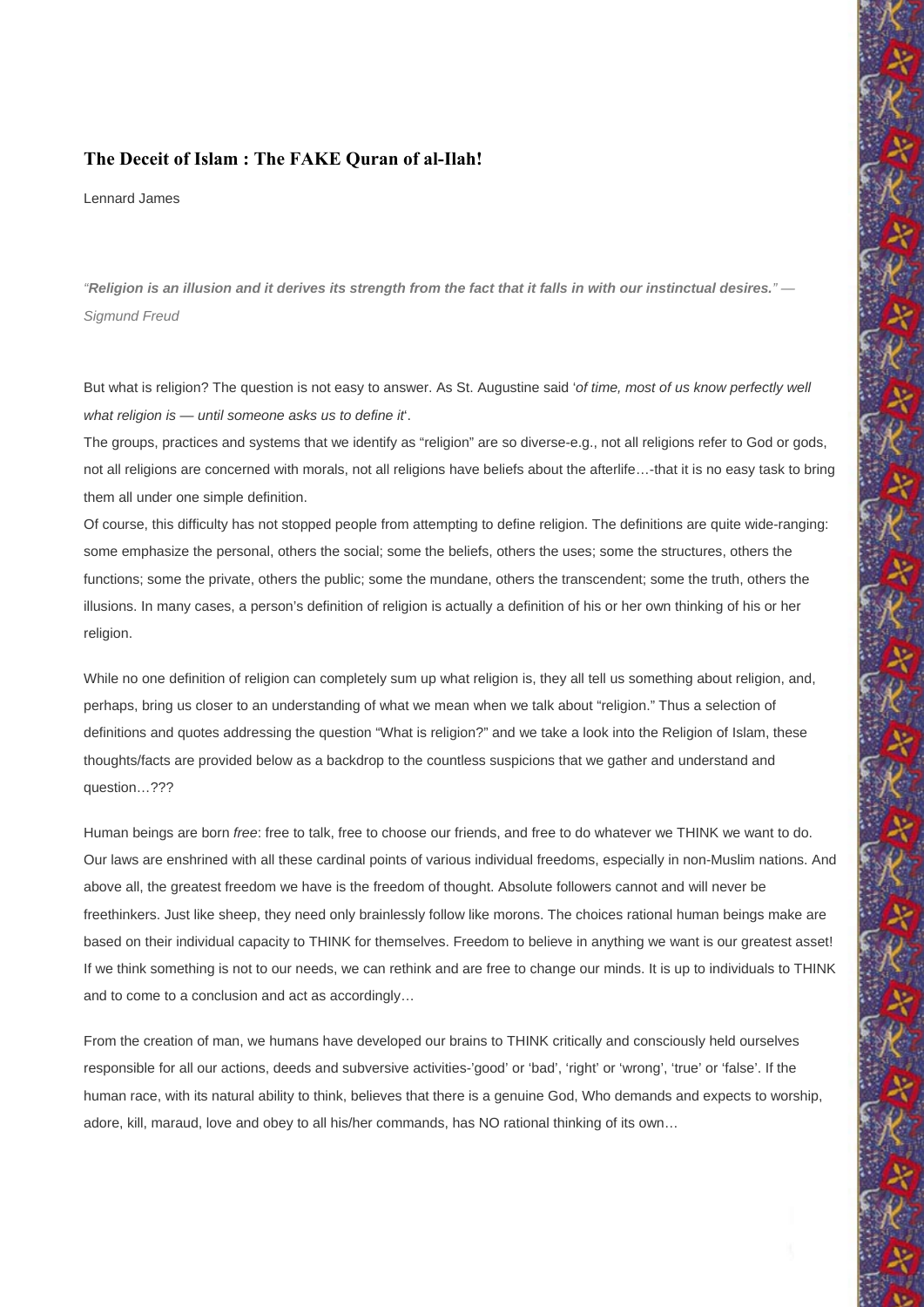In Islam, al-Ilah (the Muslim God) demands believers to surrender to him completely and to obey to his every command given in their Holy Book, the Quran, in its totality. Al-Ilah states that everything recorded in the Quran is his own words. Al-Ilah's unconditional demand to his followers to follow the Quran is absolute. Muslim scholars of more than 200 Islamic sects agree, confirm and believe this is absolutely true that it is mandatory to obey al-Ilah's commands in the Quran with no reservation of any kind by every believing Muslim. (No 'ifs' and 'buts' are allowed).

The Quran, in reality, is a book of an imperfect scripture, allegedly sayings of God, filled with errors, contradictions, stupidities, historical inaccuracies. The contents of the Quran are also not arranged according to importance, continuity, sacredness, biography, chronology, significance or sequence of any sorts, but simply by length: the longest chapter, followed by the next longest. The Verses are disorderly arranged and jumbled up in unrelated subjects/topics. The Quran has no prophecy, no chronology, no geography, no biography of anybody (except bits & pieces of Muhammad's), no ministry, no history, no proverbs, no parables, no miracles, no psalms, no sequence of any sort. It's generally a manual of dos and don'ts, like an instruction manual of a vacuum cleaner, with punitive punishments, reprisals and rewards specified in it. The Quran is, undoubtedly, not a book created by an intelligent being, and is unfit for the intelligent and rational thinking persons. This book fraught with lack of fraud, stupidity and logic and reason (discussed below), which makes it a complete lie.

## In demanding absolute and unconditional obedience from his believers, al-Ilah categorically states (Surah 33.36):

*"And it becometh not a believing man or a believing woman, when al-Ilah and his messenger have decided an affair (for them), that they should (after that) claim any say in their affair(s); and who so is rebellious to al-Ilah and his messenger, he verily go astray in error manifest."* 

So as believers, Muslims have no right to think independently about their own affairs, because al-Ilah and his messenger have already done the thinking for them. All that Muslims are required to do is just to obey (like sheep) to al-Ilah's words as in the Quran, and becoming totally obedient morons. If these Muslims do not obey and follow all the commands, they will be considered by al-Ilah as "rebellious" and face consequences. In the same verse, al-Ilah also demands Muslims to obey his human messenger, Muhammad (giving equal status with al-Ilah???). No other religion on earth demands from its followers such absolute and unconditional obedience to a human messenger and his puppet god. This defies all logic. Why shouldn't Muslims use their God-given brains for independent, rational thinking into their own affairs?

Islam is like a magician: once he put an illusory spell over his audience, he has complete control of everything he wants people to believe and do! By taking control of Muslims mind, and making them force Islam on those not in controls, Islam deprives Muslims from questioning and leaving Islam, even if one wishes so? Either you believe and behave, or you will be forced by true believers to conform; thus Islam keeps an absolute grip on the community. Almost everything in Islamic community is forced upon against the will and rational thinking of the individual: there's no choice of one's own.

And, exceptional rewards are promised to believers: al-Ilah attempts to sell them a fake death insurance policy to reward them with eternal paradise filled with wine, honey, and angelic virgins… Al-Ilah also attempts to shame, threaten, and bribe Muslims into leaving their worldly life and sign up for jihad, with the promise of gaining entry into paradise.

Islam is sure a trap with no way out. If a Muslim tries to get out, he/she will be killed as an apostate (Surah 4:89). This is why Muslims dare not criticize Muslims, who commit violence, murder, bombings, etc? With no rational thinking allowed,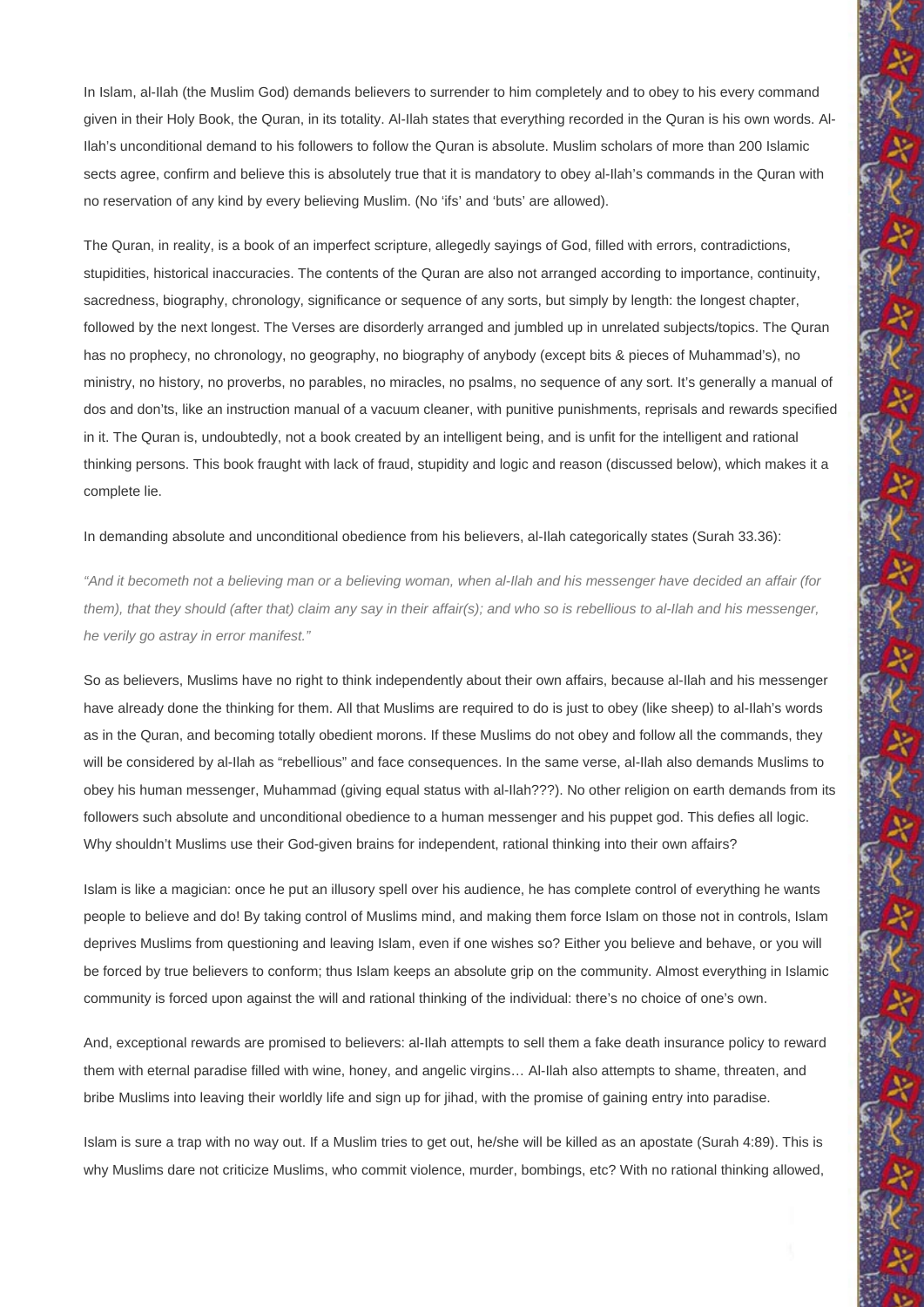Islam has proved itself to be a bloody murderous trap! Is this from God? Will God(s) ever be so merciless and have narcissist thinking? Or this may be just a plain fake religion?

Once an ideology gets control of its believers, it will only work its way up, just like communism that got control of half the world in the twentieth century! However, people, at least from the outside, were able to criticize communism and its propaganda, leading its eventual fall to obscurity… Truth always finds a way to emerge victorious in the end; truth always sets you FREE!!!

#### **Jewish Prophets were Muslims?**

In the same light, al-Ilah claims in numerous verses that all Jewish prophets are believers in Islam and demands that those Jewish prophets were 'Muslims'. But the problem here is that, al-Ilah did not specify who those Jewish prophets were, leaving his believers in darkness forever. There is no complete list of these Jewish prophets in the Quran, let alone the proof of their ever being 'Muslim'-that too, before the Quran was revealed or invented? Are those Jewish prophets, not mentioned in the Quran (but mentioned in the Jewish/Christian scriptures), were ever a part of al-Ilah's Scripture or were they just figment of Muhammads' imaginations or just hoax? How did those Jewish prophets ever know about al-Ilah or Muhammad or Islam as a religion, which would later on come to the world. (Indeed, the Quran did not exist until 786 CE, 154 years after Muhammad's death in 632, when the Quran was complied as a religious book. see "*The Invention of Islam*"). Moses and Jesus was recorded by their followers/Apostles, who lived with them (and the Quran/al-Ilah have the cheeks to claim the Bible is all corrupted!!!); and there is not a single acceptable historical record of any Jewish Prophet(s) of ever having been a Muslim.

Just a claim that they were 'Muslim' does not necessarily make them 'Muslim', does it? It's a silly, laughable claims at best; the world must be wondering why Islam makes such hideous and preposterous claim on Jewish Prophets like Abraham, Noah, Moses, etc. These stupid assumptions even astound the Christians as well. Jews are so passionate of their Jewishness that the majority of them don't even accept Jesus as a Jew. This is just because, Jesus tried to reform Judaism by shedding some of the barbaric Jewish beliefs of the previous era, such as stoning for adultery, which Islam has blindly copied and Muslims are following till today. By copying those Mosaic codes, al-Ilah and Muhammad had thought that the Jews would embrace Islam easily. But did it happen or would it ever? It's not even remotely possible. All these facts make it crystal-clear that al-Ilah, Muhammad and the Quran are plain and simple lies: Islam is a completely fake. Period!

#### **Jewish and Christian Scripture included in the Quran?**

Al-Ilah claims in Surah 3:50 that "he revealed the Torah", and in Surah 5:48 "al-Ilah claims he revealed the Gospel and the Torah".

So, was al-Ilah really revealing to Jesus the Gospel about his trials in front of Pontius Pilate the Roman Governor in Jerusalem? Was al-Ilah whispering into Jesus' ears of all the happenings around the fourteen Stations of the Cross, about Jesus' shout to God, the torn temple curtains, the earthquake, the breaking open of graves, the Roman army officer's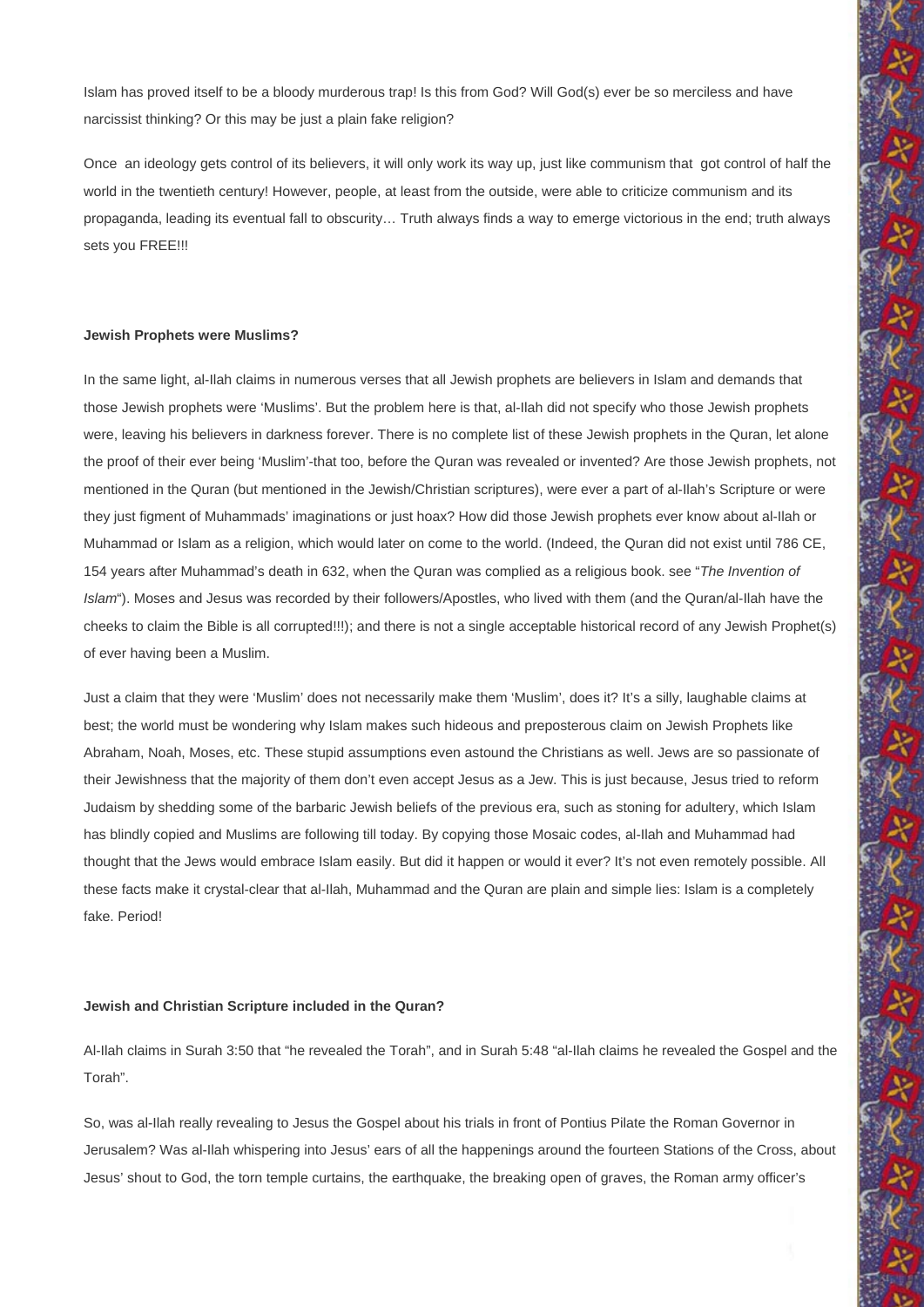response, about the Romans fleeing, and foretelling Jesus in 'detailed whispers' of all the numerous events which are to follow, while Jesus was bleeding in agony by the Roman tortures and death on the cross?

These are all part and parcel of the Gospel. So did al-Ilah reveal this entire Gospel to Jesus as al-Ilah claims? It does sound absurd, ridiculous and plain stupid, doesn't it? Al-Ilah further claims that all Jewish/Christian Scriptures came from him, but mentions only Torah and the Gospels in the Quran. The problem here is that the Torah is only 'five' out of the 'thirty nine' books of the Old Testament, just 12.8% of the total Jewish Scriptures (Judaism counts them as 24 books only, because they join some together in the Tanakh). Concerning the Bible, al-Ilah mentions just an *Injil* (Gospel). But there are several Injils (Gospels) in the Christian Bible with 66 books divided into 'Testaments' (Old and New). In Surah 5:46, "al-Ilah clearly claims he revealed the Gospel (Not in the plural form) to Jesus". So, which *Injil* (Gospel) did al-Ilah ever refer to?

Since the Quran says, "baby Jesus talked in his cradle", we can assume from this that it was the "Gospel of Luke", which only describes the birth of Jesus Christ. But there is a problem here, because less than 10% of this very Gospel is in the Quran. But al-Ilah's ridiculous tale of baby Jesus talking in his cradle is a laughable joke to Christians? Even if we take one whole Gospel, from a total of 66 books, it is just 1.5% of the Bible only… The Torah is NOT the Jewish Scriptures, but just a very small part Tanakh; and the Gospel of Luke is NOT all the Christian Scriptures, but just a tiny part of the Bible!!!

And al-Ilah laughably claims that ALL scriptures of Judaism and Christianity are in his holy crap, the Quran. How can this claim of al-Ilah ever be true? Is some part of the Quran written in invisible ink that on-one can see? It is no wonder that so little of the Torah and the Gospel of Luke are mentioned in the Quran leaving out most of the prophets from both these Books, and that too inaccurately???

The Quran is relatively a small book and three Qurans will be need to accommodate everything from the Jewish scripture alone; and with the Bible, it will be even more voluminous. It is clear that al-Ilah had no clear idea of the scriptures of Judaism and Christianity. He falsely claims that he revealed it obviously to fool his ignorant Muslim followers. It is also obvious that only some parts of the 'Torah' and the 'Gospel of Luke' were ever plagiarized/copied from these two 'Holy Books'. How those Jewish Prophets ever became Muslim in pre-Islamic times is ridiculous and mind bogglingly! If al-Ilah is God, shouldn't have He known all these? To rational person, al-Ilah would obviously come, not as God, but a completely fake creation of Muhammad! When al-Ilah is fake, it doesn't need affirming what Islam is!

#### **Facing the Kaba for praying**

The Arabs were facing the Kaaba in Mecca for their prayers in pre-Islamic times. As per the Pagan Arab practices of respect in Mecca and Medina, they always showed respect by facing to their respected and venerated God(s). Muhammad and his followers in his early days of preaching did the same. Then his narcissist al-Ilah changed his mind, after Muslims' migration to Medina, demanding that ALL Muslims face only Jerusalem instead, for all their prayers (Surah 2:142-145). Years later, al-Ilah changed his mind again, demanding that Muslims face the Kaaba while praying. This is how the Quran was invented: al-Ilah cannot make up his mind and keep changing things around like a childish game.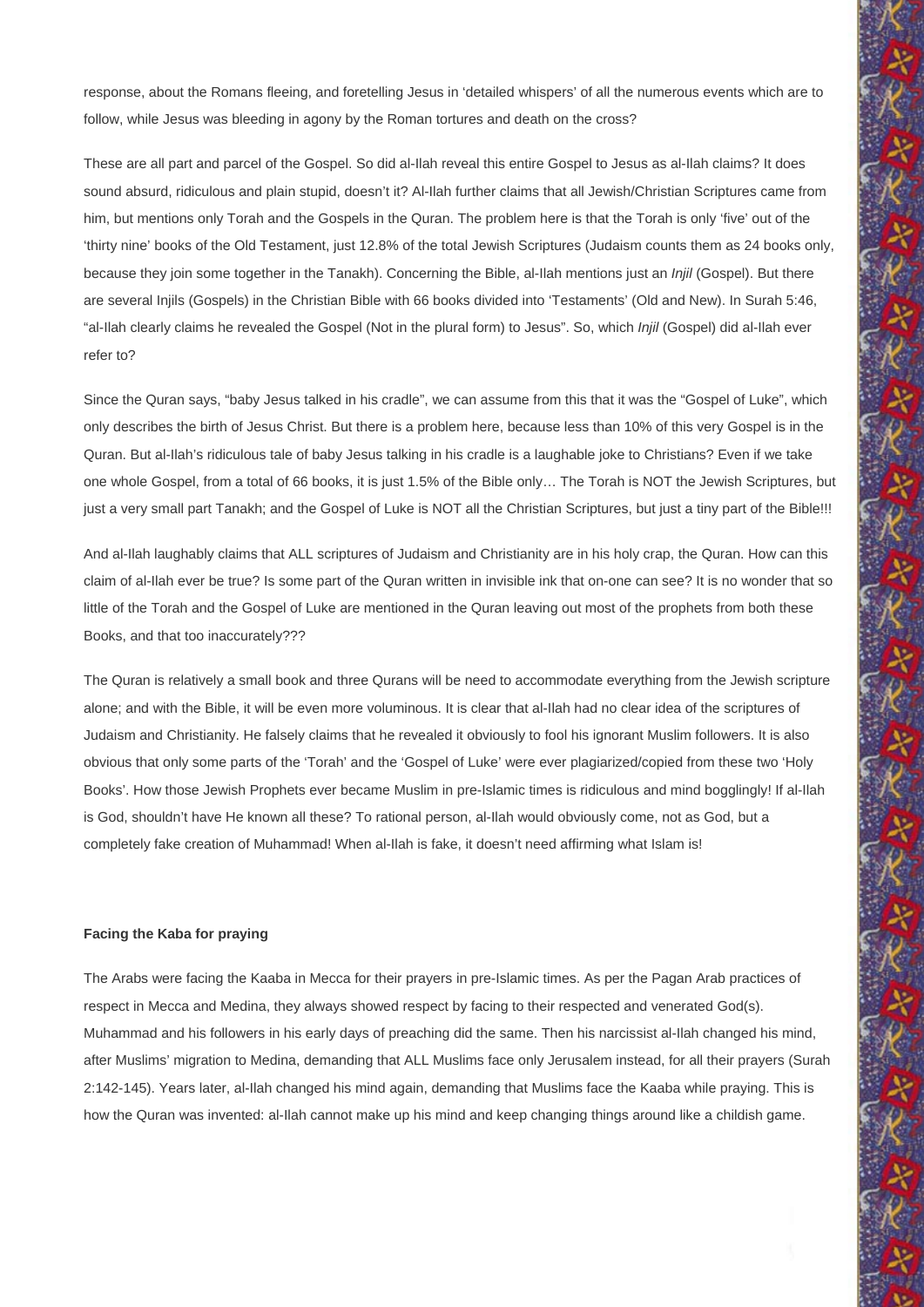When Muslims were facing Jerusalem for praying, they were showing their backsides to the Kaaba, a mark of disrespect in Arab tradition. Why did the Muslims disrespect the Kaaba in this way on al-Ilah's orders? Was al-Ilah's first command wrong? Was this al-Ilah so fickle minded? Why should Muslims worldwide face the Kaaba to pray in the first place? If God is everywhere, why face only in one direction to pray? Is al-Ilah squatting only in the Kaaba? How did this thinking ever come about? In pre-Islamic Arab Paganism, it was disrespectful to face something deemed holy, or someone respectful-a person of high regard, like a king, parents, grandparents, etc., when in communication with them.

## **The Flat Earth**

In Surah 15:19, "al-Ilah says that the Earth is flat (and not a sphere) "the earth spread out like a carpet" and to drum this "scientific Islamic theory of a flat earth" into the believing Muslims, earth is also referred in Surah 20:53 as a bed, in 43:10 as a resting place, in 78:6 as an expanse, in 84:3 as spread out, and in 88:20 as spread. As if that is not enough stupidity, al-Ilah goes further and confirms in Surah 18:87 that "the sun sets everyday in a muddy spring water on the earth", and people living there.

The claim that a huge sun would land on an spring on the surface of our tiny planet earth sends all logics out the window??? The heat from burning fires of the Sun which are in thousands of degrees centigrade will set the whole earth into a ball of flames and disintegrate it in just milliseconds, even before it gets within a million Kilometers of earth's atmosphere. Where on this spherical earth has "its setting-place"? The fact that the sun is a ball of fire that cannot even come a bit closer to the earth seems didn't dawn on this al-Ilah yet. Al-Ilah also thought that the earth is flat, and that the sun sets everyday on it?

This al-Ilah also thought that he was cleverer than the Pagans and decided to be one up on them and made it compulsory for Muslims to face the Kaaba to pray. And why not: he thought, when he thought the world is flat as a carpet or a bed. But when the world is a sphere in actuality, Muslims end up facing the outer space, not the Kabaa, thanks to al-Ilah's poor understanding of the universe! This has become a comic of errors with Muslims straining themselves five times everyday trying to face the Kaaba, but failing to do so. Is al-Ilah, the alleged creator of the universe, so stupid, or was it just Muhammad, who actually invented the Quran, full of errors.

And what about al-Ilah's other "scientific Islamic theory" in Surah 39:5, which says the Sun revolving around the earth. With so many illogical and erroneous verses in the Quran, none can imagine that Islam is from a true almighty God. Islam is just a fake creation of Muhammad, plain and simple!

#### **Quran multiple authors**

The Quran was at the least took a minimum of 154 years in the making, AFTER Muhammad died. And it is known for sure that there were many people involved in coining the verses of the Quran. It must have taken Muhammad and his 700 companions, Muhammad's wives, his concubines, slaves, relatives, friends, scribes, t least one was a Christian (whom the Pagan Arabs accused of inventing the Quran for Muhammad), two caliphs; and Zayed Ibn Thabit, who compiled, recompiled and re-recompiled, and edited and re-edited and even withdrew the initially distributed Qurans under Abu Bakr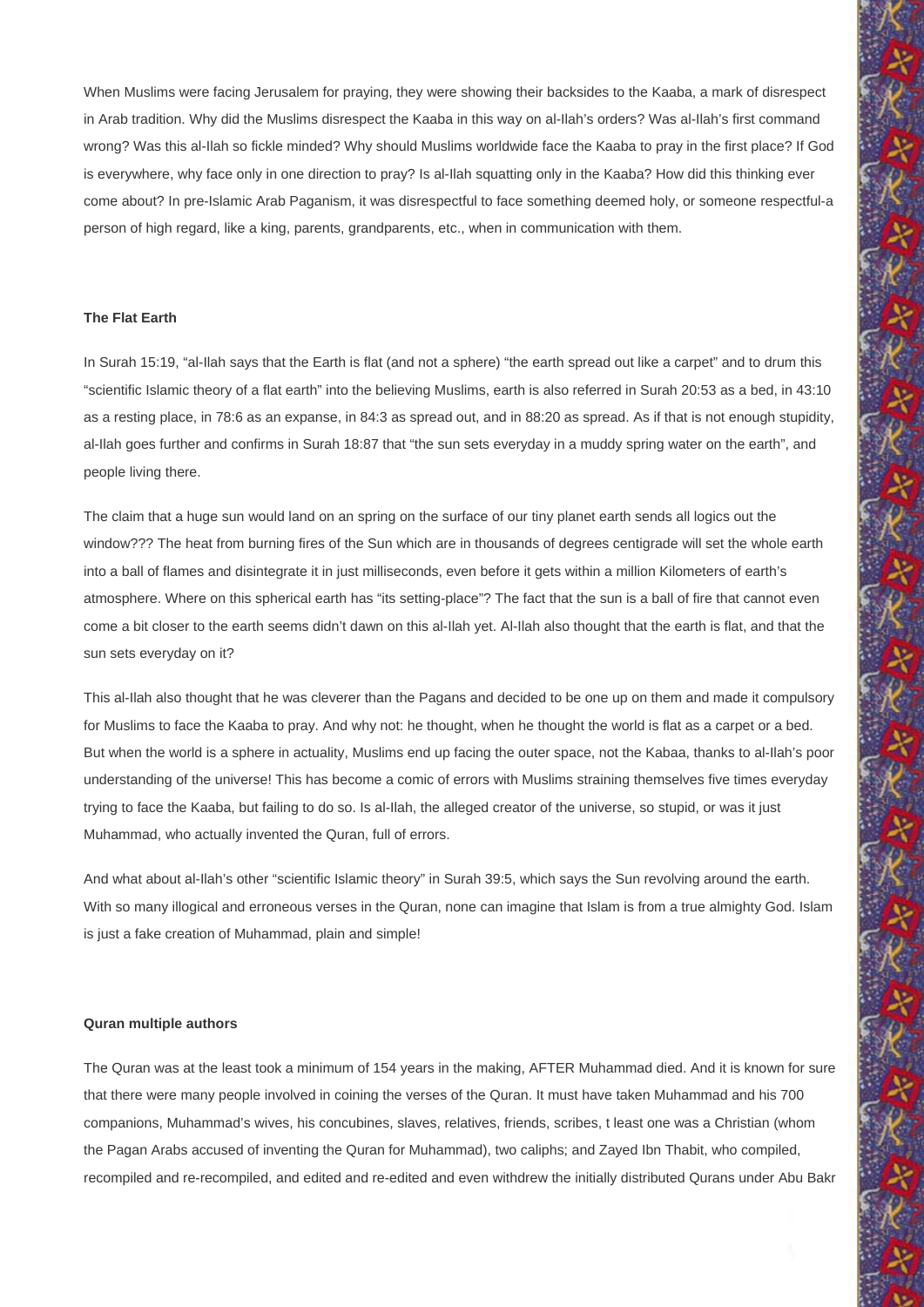and had them burnt. The Satan also had a hand in the making of the Quran as admitted in Surah 22:52. How can the Satan beat or deceive al-Ilah to make his contribution in this Quran? How come al-Ilah fails to thwart Satan's intended interference in His creation of the final holy book to mankind?

#### **Al-Ilah's fickle mind and Deception**

Al-Ilah himself clearly prove in Surah 2.106 that He has an unstable, fickle mind:

*"Such of Our revelations as We abrogate (cancel, Naskh) or cause to be forgotten, we bring (in place) one better or the like thereof. Knowest thou not that al-Ilah is Able to do all things."* 

Now if this al-Ilah is 'able to do all things', then why didn't this al-Ilah get it right in the very first instance, instead of canceling and replacing lots of Surahs? Why did al-Ilah write a Surah in Muhammad's heart and then replace it with a better Surah? By replacing with a better Surah, al-Ilah is admitting that all his initial Surahs were not good. And what does "cause to be forgotten" got to do with canceling and replacing some/all the Surahs? As if this is not deceitful enough, al-Ilah has to repeat this deceit in Surah 16:101:

*"And when we put a revelation in place of (another) revelation, - And al-Ilah sknoweth best what He revealeth - they say: Lo! Thou art but inventing. Most of them know not."* 

These facts prove it right the Pagan Arabs' charge that Muhammad verses were a deceitful invention. Although the Quran cliams "al-Ilah knoweth best", His words prove it otherwise.

The question must also be asked: Why did al-Ilah waste so much time in writing, canceling, rewriting, writing, replacing, rewriting, his messages to mankind? Didn't He have anything else useful to do? Don't all these facts points to hands of an ordinary man, a self-appointed prophet, in the making of the Quran? So Islam confirms itself to be a fake by its own admissions.

### **Not so powerful al-Ilah**

One would know by now that al-Ilah claimed that it was he who revealed the Jewish and the Christian Scriptures to the Jews/Christians. But Surah 2:159 says,

*"Those who hide the Proofs and the Guidance which We had made it clear in the Scriptures: such are accursed of al-Ilah and accursed of those who have the power to curse."* 

Now there are lots of questions here unanswered within this Surah stated below:

*1. Why did al-Ilah want, or allow, the scriptures he supposedly gave to the Jews/Christians be corrupted?* 

*2. If al-Ilah was indeed a God, couldn't he by just flicking his fingers, taken the scriptures back than to blabber it in the Quran?*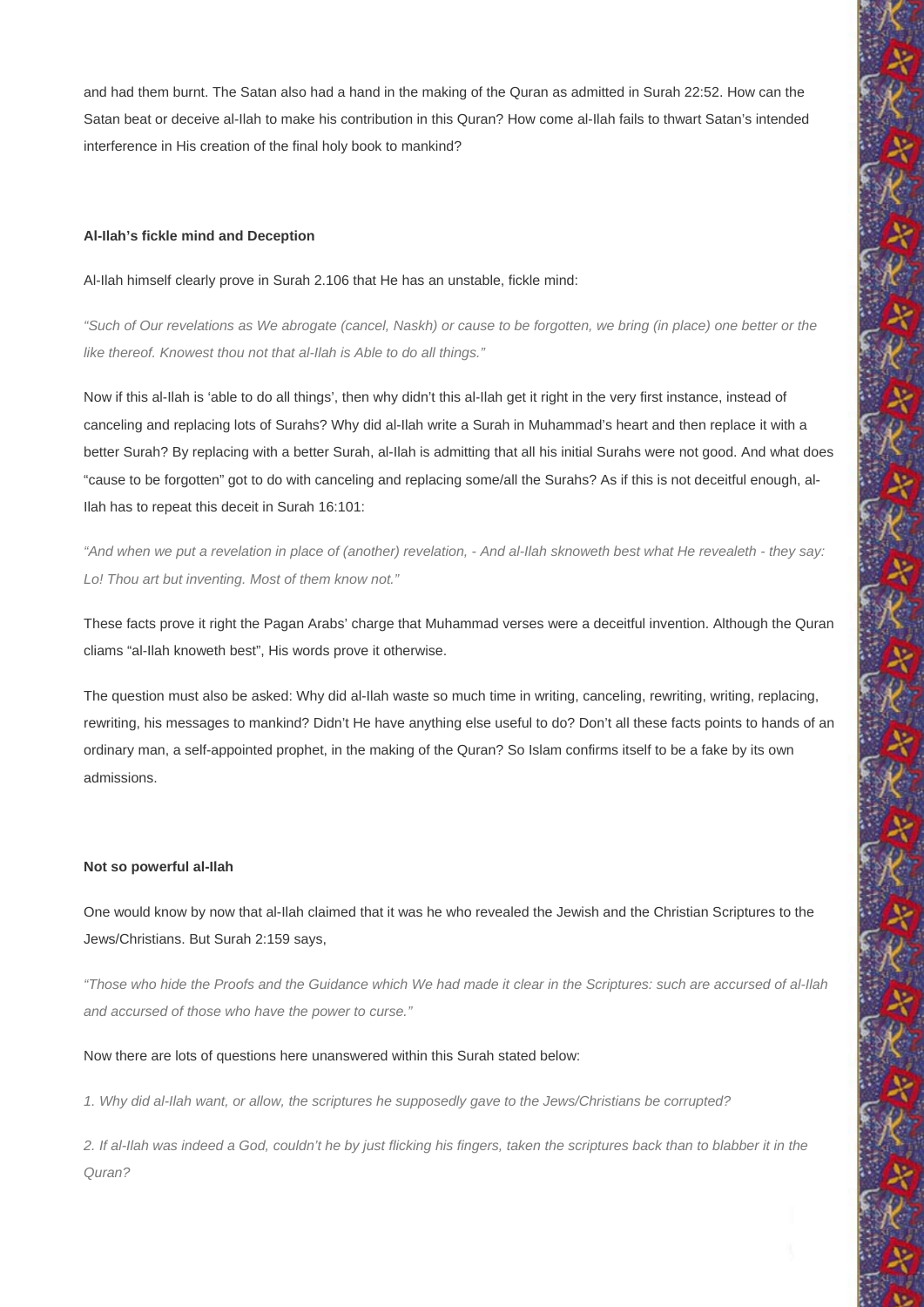*3. Were the Jews and Christians so powerful, that they could hide their scriptures from this al-Ilah?* 

*4. Was al-Ilah so weak in comparison with the Jews/Christians God(s)?* 

*5. Since al-Ilah claims, it is he who gave the Scriptures, isn't there anything left of it, in his memory, than to deny at a later time of its' corruptions?* 

*6. What kind of a God is al-Ilah, if the Jews and the Christians can hide something from him?* 

*7. Why is al-Ilah cursing the Jews and the Christians for/from hiding their own holy scriptures?* 

*8. If al-Ilah "made it clear", surely he should be able to reproduce it, instead of cursing.* 

*9. Or did al-Ilah want it to plagiarize/copy in full into the Quran?* 

*10. So who is this powerless al-Ilah? Is it this Muhammad himself who is saying all this?* 

Whatever be the answers to these questions, it, without doubt, does prove that Islam is a fake religion. Whoever was inventing this Quran, he failed to proceed properly without plagiarizing/copying a little from here and there of the Jewish/Christian texts. Like Surah 2:140 says,

*"Or say ye that Abraham and Ismael, and Isaac, and Jacob, or the tribes were Jews and Christians? Do ye know best, or doth al-Ilah? And who is more unjust than he who hideth a testimony, which he had received from al-Ilah? al-Ilah is not unaware of what ye do."* 

Here again al-Ilah is threatening the Jews and the Christians from hiding their own testimonies -their Scriptures. Hiding scriptures is also repeated in Surah 3:187. Why do they need the scriptures if not to copy it into their Quran? So by killing and wiping out the Jews and the Christians from Arabia and other Islamic countries, Muhammad tried to wipe out those, with knowledge or possession of the Scriptures of the Jews and the Christians, albeit unsuccessfully. It was impossible for Muhammad to wipe out all Christians and Jews and their holy books.

Muslims are quick to condemn the Jewish and Christian scriptures as changed and corrupted. Over this, they laugh at, mock, make fun of, scorn and even condemn the Jewish and Christian scriptures. But when one ever questions the Maulanas (Muslim clergy) 'what part or the specifics of the corruption does al-Ilah in the Quran talk about?' they have no answers.

Muslims cover up these mistakes and contradictions and such stupidities in their holy Quran by giving anyone an opportunity to question any doctrine of the Quran or saying of Muhammad. They brainwash the Muslim kids from childhood with Islamic teachings, without ever allowing them critically investigate those teaching. In Islamic schools, the teaching are done in a repetitive manner aiming at memorizing the Quran by heart, not understanding it. These constant parroting and repetitions, leads a child into believing what they are taught is period: , they are turned into braindead zombies. They child may never have to chnace to fathom what they are taught, which is all a bunch of gibberish! If anyone try to question the errors of the Quran, Muslims go on the offensive? The Quran threatens: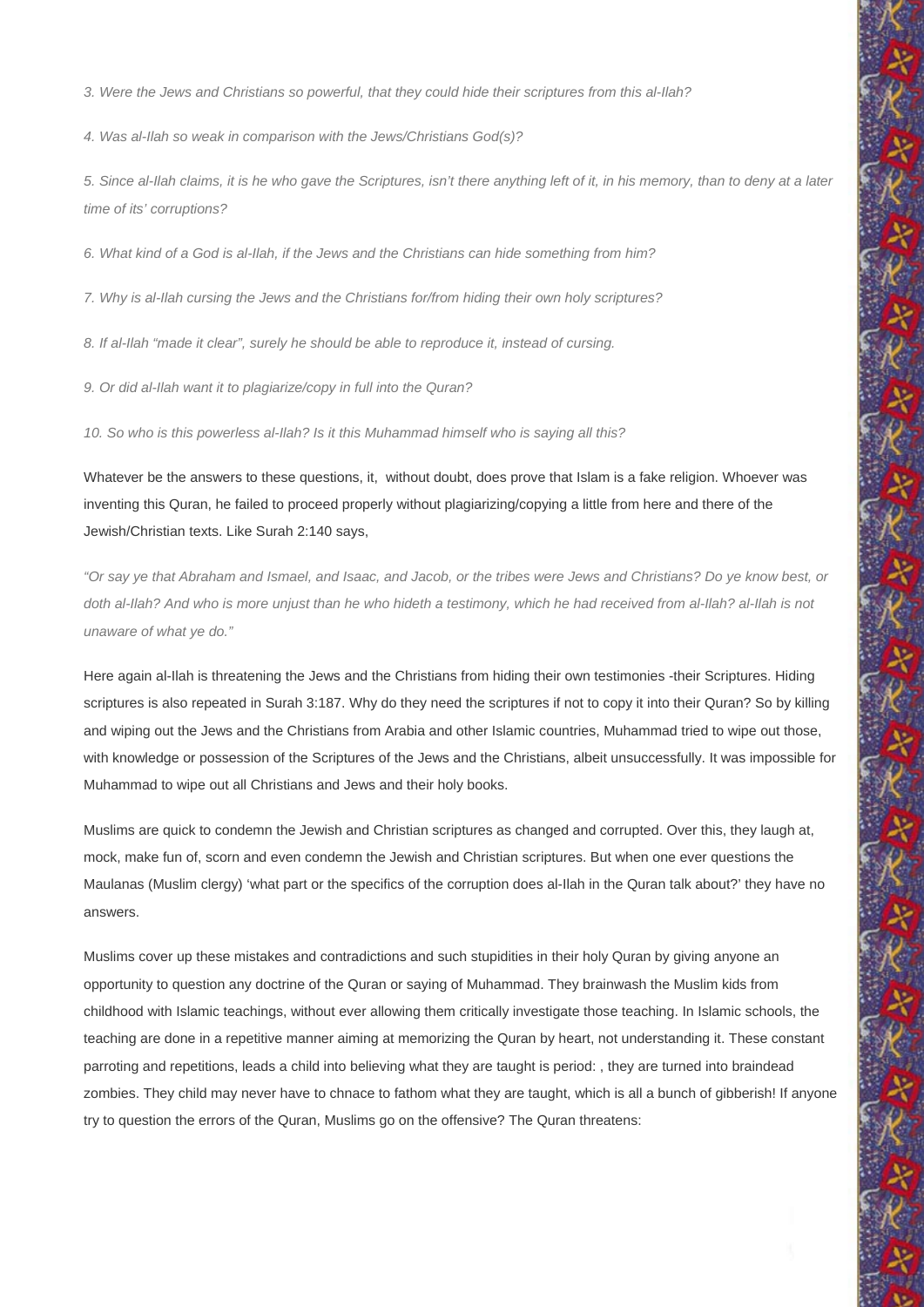*"Those who believe and keep their duty (to al-lah). Theirs are good tidings in the life of the world and in the Hereafter - There is no changing in the words of al-Ilah (in the Quran) -That is the supreme Triumph." [Surah 10:64-65]* 

*"There is none to alter the decisions of Allah." [Surah 6:34]* 

The fallacies, corruptions, and lies of the Quran and Muhammad thus remain unchallenged. Islamic lies, thus, perpetuate.

## **Doubtful al-Ilah**

#### Allah goes further and commands Muhammad in Surah 10:95says

*"And is thou (Muhammad) art in doubt concerning that which We reveal unto thee, then question those (Christians) who read the scripture (that was) before thee (Bible). So be not thou of the waverers."* 

From this Surah, we can see that al-Ilah is asking Muhammad to ask the Christians whenever, he is in doubt about the Quran. So here you have a so-called 'prophet' who is told by a so-called God, to learn from ordinary Christians, to clear his/her doubts. So what kind of a 'prophet' is this Muhammad really? When even al-Ilah wants him to seek the Christians' help for Islam?

Now we come to the coup de grace for this faux pas! In the Arabic Quran, Surah 27:91 says,

*"I am commanded only to serve the Lord of this land which he had Hallowed, and unto him all things belong. And I am commanded to be of those who surrender."* 

Now if all the words in the Quran are from al-Ilah, then 'I' refers to al-Ilah. So the question is: who has commanded al-Ilah according to this Surah? And is this al-Ilah serving a Lord? If this Surah is true, then al-Ilah is not God period. Because a True God does not have to serve anyone, right? The Quran obviously declaring that al-Ilah is not a God. This again proves that al-Ilah is fake, so is the Quran and Islam!

#### **Cover up by Islamic scholars**

I must also point out that the most recognized English translation (recognized by the OIC) is the M. M. Pickthall's Quran. He must have been horrified to recognize this corruption in the Quran and he cleverly tried to cover this up, by adding the word 'Say' as though al-Ilah is telling Muhammad to say and Muhammad's name in brackets, to imply as though, "(Say): I (Muhammad) am commanded only to serve the Lord…" But M. M. Pickthall was not clever enough for this deceit to cover up for al-Ilah. Because if it is Muhammad speaking, then it would contradict this Surah 10:65 and Surah 6:34 as mentioned above; wherein al-Ilah says his words in the Quran cannot be changed. And in Surah 10:39 says,

*"Or say they: He hath invented it? Say: then bring a Surah like unto it, and call on all ye can beside al-Ilah, if ye are truthful."*